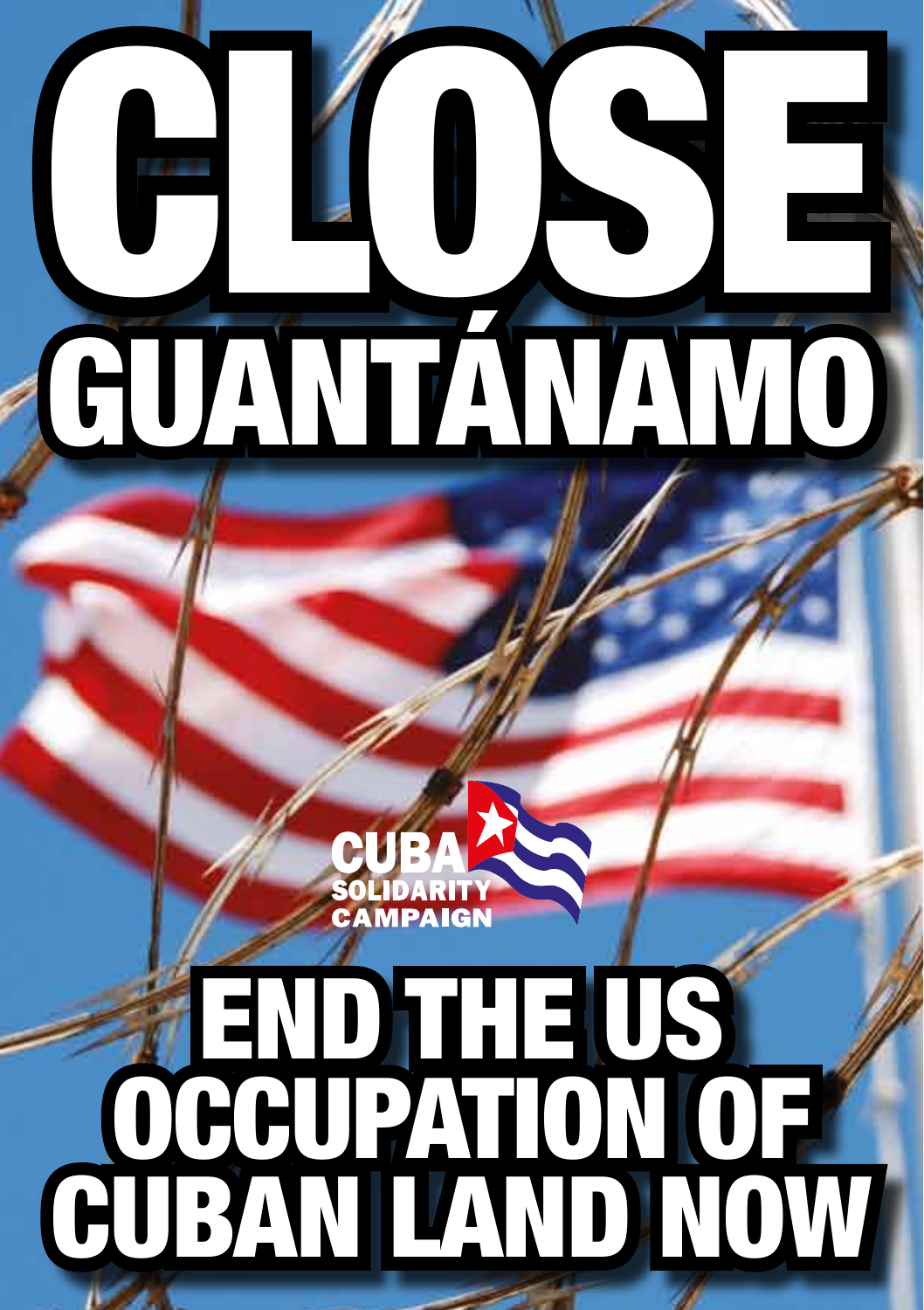

#### It is not enough for the United States to simply close the prison. The US government must shut down the base, end the occupation and withdraw its military from Cuba today!

Since 2002 Guantánamo has become known for the illegal detentions and human rights abuses carried out at the US prison camp in eastern Cuba.

Far less publicised is the fact that a US naval base has operated on occupied Cuban territory for more than 110 years – most of them without Cuban consent and against international law.

Since the Cuban Revolution in 1959 the Cuban people have been calling for the base to close and the US soldiers stationed there to leave their land.

## How can the US have a base in Cuba?

Just as Cubans were winning their war of independence against Spain at the end of the 19th century, the US intervened and imposed the base as part of the independence treaty. The bay of Guantánamo was of huge strategic importance in terms of natural resources and access to the Caribbean and Latin America. The infamous 'Platt Amendment' in 1901 gave the US the right to a naval base and coaling station on the island, and the right to intervene militarily unless the Amendment was incorporated into the Cuban constitution.

A revised treaty in 1934 gave the US even more control and cancelled the termination date of the lease – effectively guaranteeing them indefinite rights over the territory. In 1996 President Bill Clinton introduced the Helms-Burton Law which implied that the US would only return the territory of Guantánamo base to Cuba if Havana met its demands for regime change.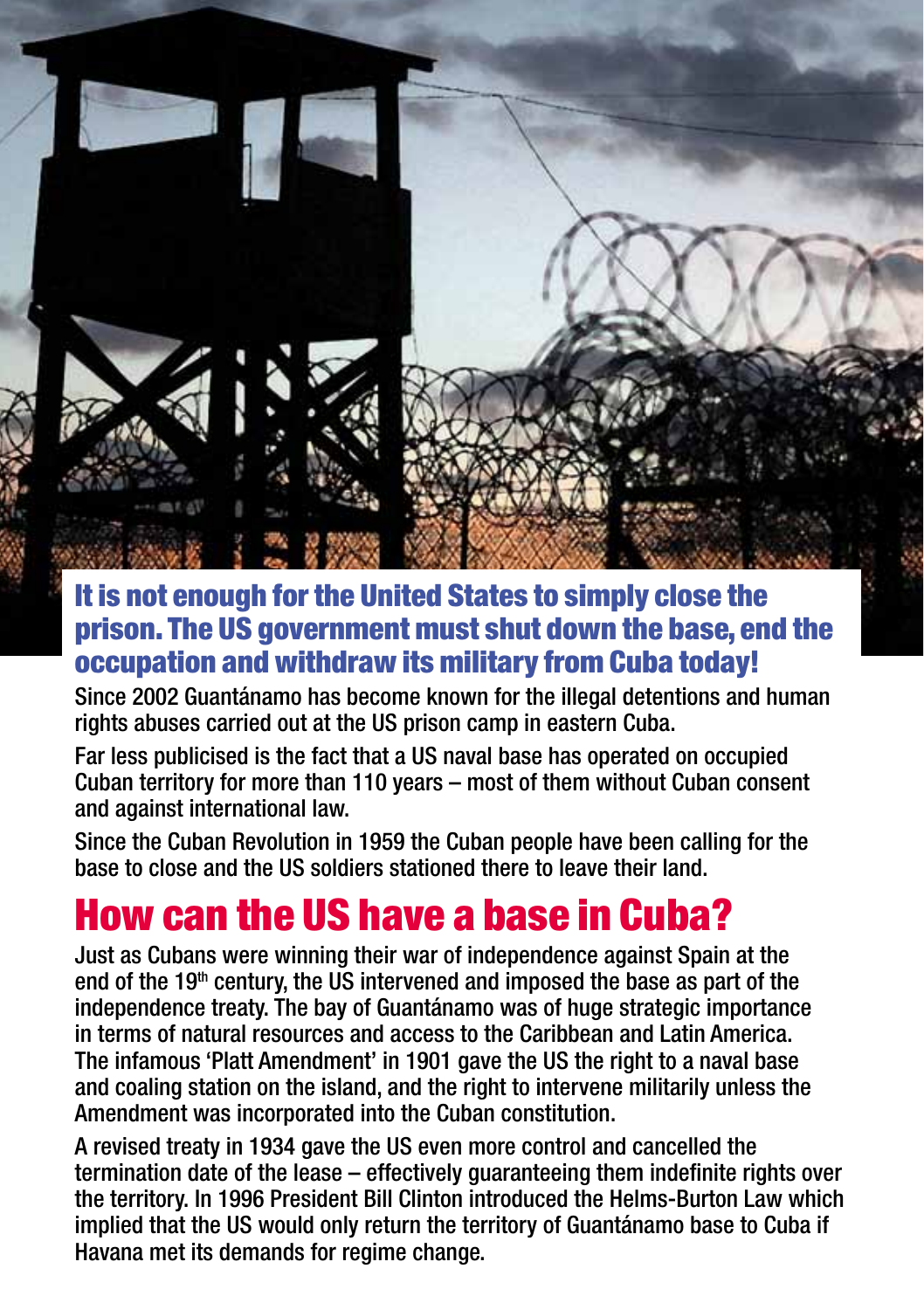## Why can't Cuba close the base?

Cuba is a small island and doesn't want to pick a fight with the largest military power in the world who would regard any move to forcibly evict them as an act of war. Cuba has already suffered more than 50 years of US economic warfare from the blockade. It is working to resolve the issue through diplomatic channels such as the UN and in talks with the US.

Cuba argues the lease is illegal under international law according to the Vienna Convention because it was made under the threat of US invasion if they didn't sign. Furthermore the terms of the lease have been broken thus rendering it void. The territory has been used as a prison and torture camp and for invasions to Haiti and the Dominican Republic and aggression against Cuba, when the lease clearly stated the territory was to be used as a "naval base and coaling station".

The continuing occupation of Guantánamo Bay by the United States is a flagrant violation of international law, an affront to Cuba's sovereignty and an impassable obstacle to reconciliation.

The US and Cuba have recently re-established relations. However, the ongoing US blockade, funding of regime change activities and occupation of Guantánamo signal that US policy towards the island is still motivated by dominance and interference. Only when the territory is returned can Havana be assured that Washington finally recognises their right to self-determination. Until then, we must build the international campaign for Guantánamo to be returned to Cuba.

#### Help close Guantánamo and end the US blockade. Join the Cuba Solidarity Campaign today.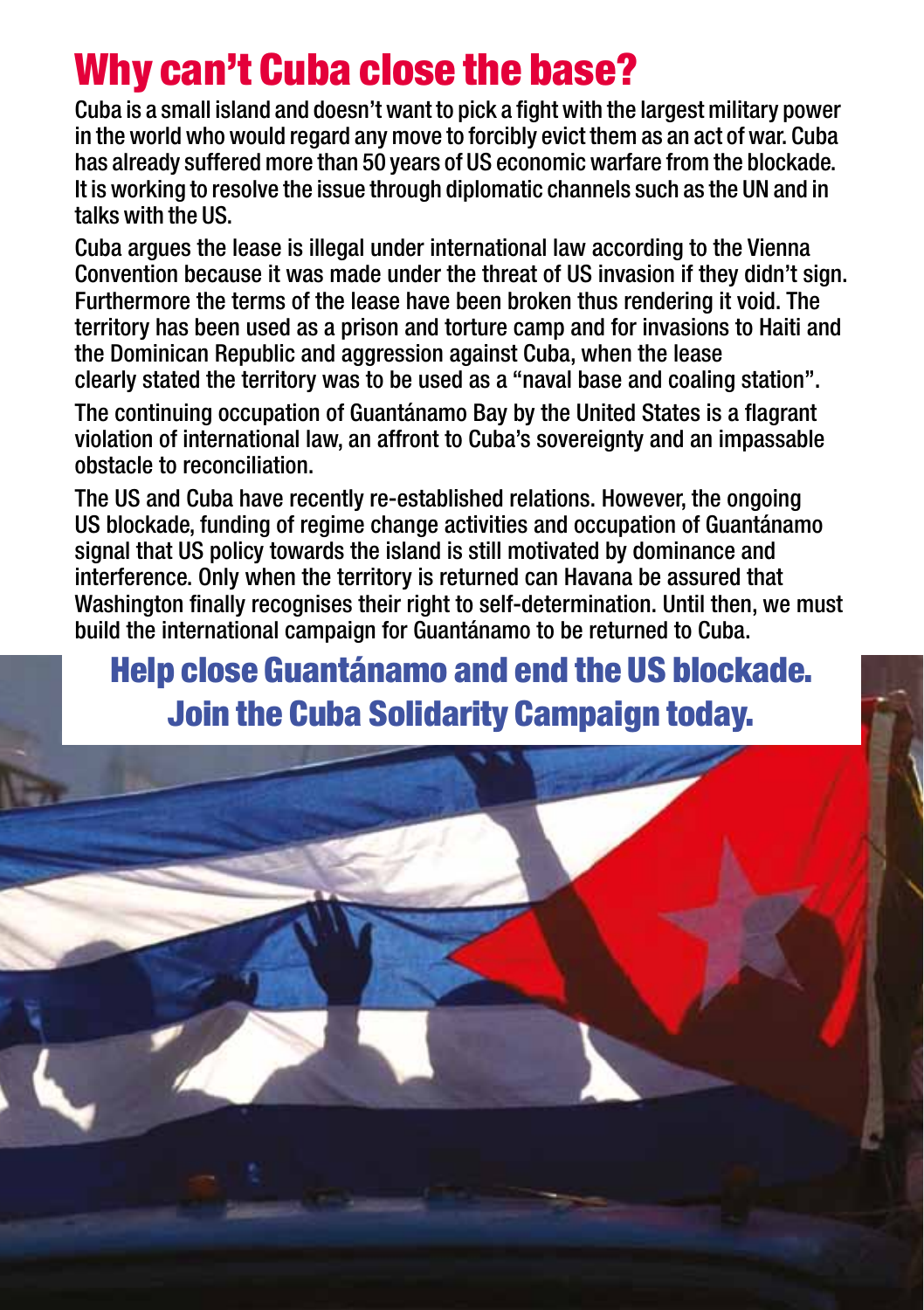#### What you can do There are many ways you can support the campaign to end the US occupation:

#### **TAKE ACTION**

Write to the President of the United States: Ask them not only to close the prison, but also to close the US military base on the island and return the territory of Guantánamo back to Cuba. Go to www.whitehouse.gov/contact

- **Join the Cuba Solidarity Campaign today**
- **I** Invite a CSC speaker to address a group meeting
- n Make a financial donation to the campaign
- n Order copies of this leaflet to distribute to friends and colleagues
- Sign up for the latest news from Cuba and keep informed through our website

#### Read: Guantánamo – Why the illegal base should be returned to Cuba



A critical history of the US base in Cuba, addressing the historical debate about the legality of the US occupation, preceding its use as a prison camp. With forewords by Noam Chomsky,

Nadime Gordimer and Rigoberta Menchu.

For sale from the CSC shop at shop.cuba-solidarity.org.uk or on 020 7490 5715

"To keep a military base against the will of our people is a violation of the most elemental principles of international law" Fidel Castro

**Find out more** Visit www.cubasolidarity.org.uk for online articles, factsheets, books and more about the history of Guantánamo and Cuba

Join the Cuba Solidarity Campaign, and help us campaign for an end to the US blockade and the return of Guantánamo to the people of Cuba. For further details please return the form overleaf.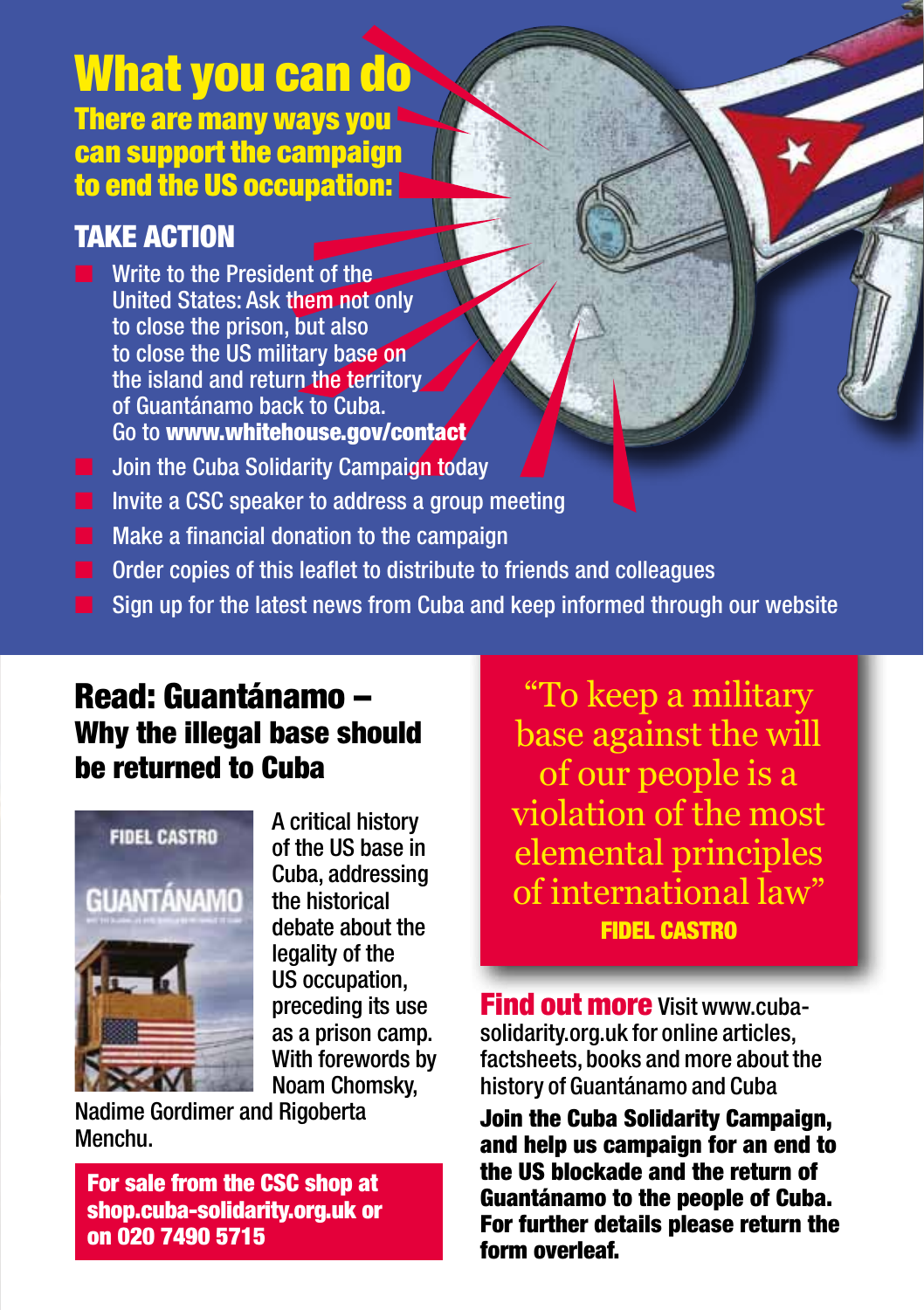#### Yes, I want to support the campaign to close Guantánamo and end the US blockade

| I'd like to make a donation of                                                                                                                                                                                              | £10 l                                                                                         | £25<br>f50                                                                                                                                                                                                                                                                                                                                 | other £                                                                           |  |
|-----------------------------------------------------------------------------------------------------------------------------------------------------------------------------------------------------------------------------|-----------------------------------------------------------------------------------------------|--------------------------------------------------------------------------------------------------------------------------------------------------------------------------------------------------------------------------------------------------------------------------------------------------------------------------------------------|-----------------------------------------------------------------------------------|--|
| I'd like to join the Cuba Solidarity Campaign<br><b>Membership category</b>                                                                                                                                                 | £8 uwaged                                                                                     | £20 waged                                                                                                                                                                                                                                                                                                                                  | <b>Join today and</b><br>receive a free<br>15 track                               |  |
| Please send me                                                                                                                                                                                                              |                                                                                               | copies of this leaflet for distribution                                                                                                                                                                                                                                                                                                    | <b>Cuban music CD!</b>                                                            |  |
| Name & address:                                                                                                                                                                                                             |                                                                                               |                                                                                                                                                                                                                                                                                                                                            |                                                                                   |  |
|                                                                                                                                                                                                                             |                                                                                               |                                                                                                                                                                                                                                                                                                                                            | Postcode:                                                                         |  |
| Phone:                                                                                                                                                                                                                      | Email:                                                                                        |                                                                                                                                                                                                                                                                                                                                            |                                                                                   |  |
| I wish to pay by card £<br>or                                                                                                                                                                                               |                                                                                               |                                                                                                                                                                                                                                                                                                                                            |                                                                                   |  |
| Card no<br>Security Code<br>Expiry date<br>I wish to pay by cheque. I enclose a cheque for £<br>payable to CSC<br>or                                                                                                        |                                                                                               |                                                                                                                                                                                                                                                                                                                                            |                                                                                   |  |
| Please debit my account annually by<br>£5<br>or monthly by<br>Annual and monthly debit will be made on 15th of the month form when membership is due.<br>I am happy for you to pass on my details to my local CSC group too | £10<br>other                                                                                  | £8<br>£20<br>£                                                                                                                                                                                                                                                                                                                             | other<br>£<br>(minimum of £5 if paying monthly please)<br><b>YES</b><br><b>NO</b> |  |
|                                                                                                                                                                                                                             |                                                                                               | <b>Instruction to your Bank or Building Society</b>                                                                                                                                                                                                                                                                                        |                                                                                   |  |
|                                                                                                                                                                                                                             | Please fill in the form and send to:<br>CSC, c/o Unite, 33-37 Moreland St,<br>London EC1V 8BB |                                                                                                                                                                                                                                                                                                                                            | 9                                                                                 |  |
| Name(s) of account holders                                                                                                                                                                                                  |                                                                                               | Please pay Cuba Solidarity Campaign Direct Debits from the<br>account detailed in this Instruction subject to the safeguards<br>assured by the Direct Debit Guarantee.<br>I understand that this Instruction may remain with Cuba<br>Solidarity Campaign and, if so, details will be passed<br>electronically to my bank/building society. |                                                                                   |  |
| Bank/building society number<br>Branch sort code                                                                                                                                                                            |                                                                                               |                                                                                                                                                                                                                                                                                                                                            |                                                                                   |  |
|                                                                                                                                                                                                                             |                                                                                               | Signature(s)                                                                                                                                                                                                                                                                                                                               |                                                                                   |  |
| To the Manager<br>Bank/Building Society:                                                                                                                                                                                    |                                                                                               | Date:                                                                                                                                                                                                                                                                                                                                      |                                                                                   |  |
| Address:                                                                                                                                                                                                                    |                                                                                               | For internal use only                                                                                                                                                                                                                                                                                                                      |                                                                                   |  |
| Postcode:                                                                                                                                                                                                                   |                                                                                               | Reference number<br>Banks and building societies may not accept Direct Debit<br>Instructions for some types of account.                                                                                                                                                                                                                    |                                                                                   |  |